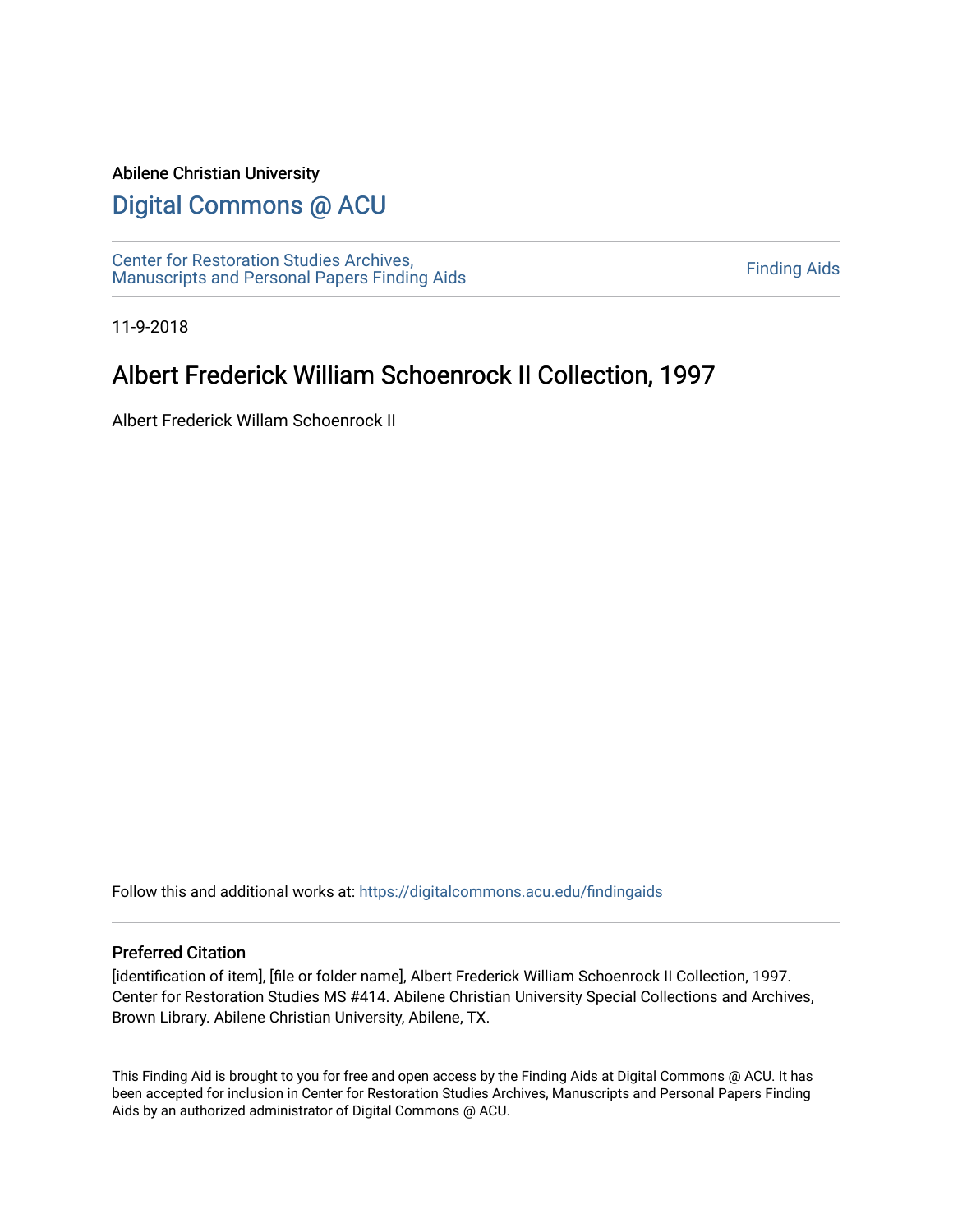# **Albert Frederick William Schoenrock II Collection, (1997)**

Center for Restoration Studies Manuscripts #414

Abilene Christian University Special Collections and Archives Brown Library Abilene Christian University Abilene, TX 79699-9208

17 February 2021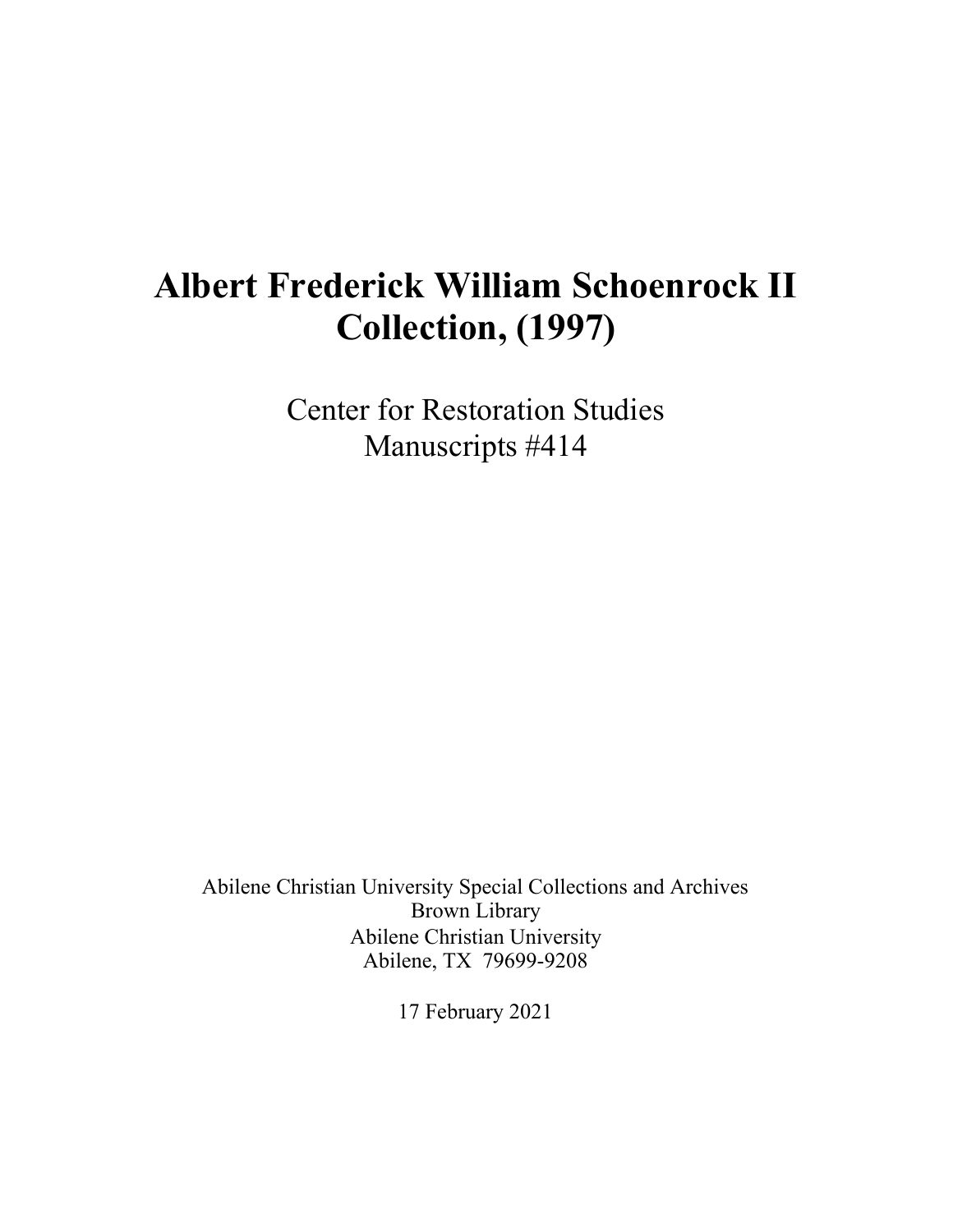## **About this collection**

**Title:** Albert Frederick William Schoenrock II Collection

**Creator:** Albert Frederick William Schoenrock II, (1951-1997)

**Identifier/Call Number:** Center for Restoration Studies Manuscripts #414

**Physical Description:** 0.5 linear feet (1 box)

**Dates (Inclusive):** 1997

**Dates (Bulk):** 1997

**Location:** Center for Restoration Studies

**Language of Materials:** English

**Scope and Content Note:** This collection includes one American flag given to the Schoenrock family following the death of Albert Frederick William Schoenrock, II, who was an Army veteran.

**Biographical Note:** Albert Frederick William Schoenrock, II was a veteran of the United States Army. This flag was given to the Abilene Christian University library by his family in his memory. His sister, Ellen Schoenrock, is an Abilene Christian University alumna and was a long-time employee of the ACU Library.

#### **Administrative Information**

**Immediate Source of Acquisition:** Ellen Schoenrock, sister of Albert Frederick William Schoenrock, II **Date of Acquisition:** circa 1997 **Accession Number:** R 2021.017 **Date of Accession:** 2 March 2021 **Accessioned by:** Amanda Dietz **Processor and Date of Processing:** Brady Cox, 5 September 2016 **Finding Aid Creator and Date:** Brady Cox, 5 September 2016 **Finding Aid Update:** Mac Ice and Amanda Dietz, 17 February 2021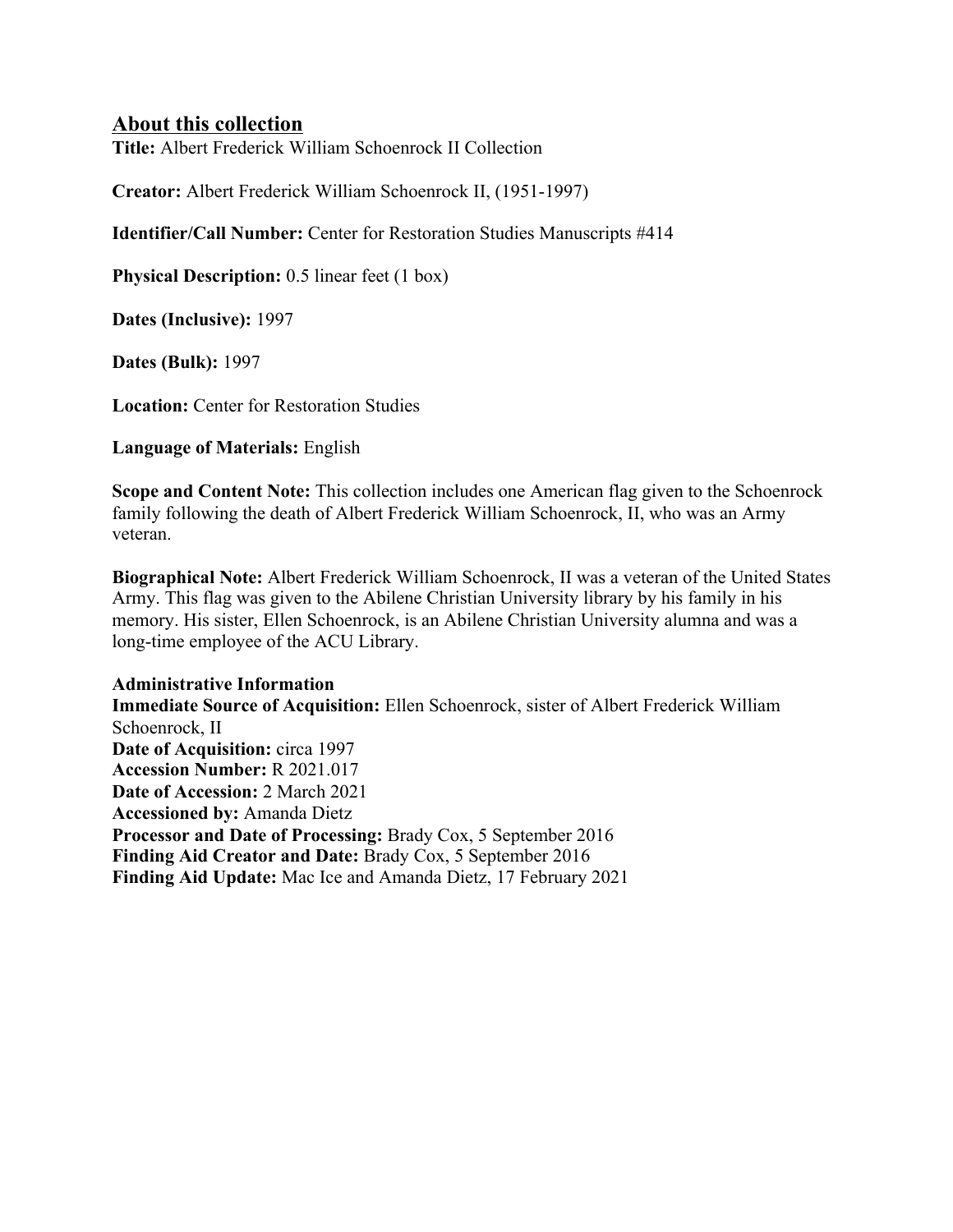## **Using this collection**

**Processing Status:** Processed

**Conditions Governing Access:** Materials are housed in the Abilene Christian University Special Collections and Archives, Brown Library, Abilene Christian University in Abilene, Texas and are non-circulating. Access is available during normal business hours; prior appointments are preferred.

**Conditions Governing Use:** Materials are housed in the Abilene Christian University Special Collections and Archives, Brown Library, Abilene Christian University in Abilene, Texas and are non-circulating. Access is available during normal business hours; prior appointments are preferred.

**Preferred citation:** [identification of item], [file or folder name], Albert Frederick William Schoenrock II Collection, 1997. Center for Restoration Studies MS #414. Abilene Christian University Special Collections and Archives, Brown Library. Abilene Christian University, Abilene, TX.

**Copyright notice:** Unless transferred in writing to Abilene Christian University, copyright is retained by the authors of these materials, or their descendants, as stipulated by United States Copyright Law (Title 17 US Code). Researchers are responsible for using these materials in conformance with copyright law.

**Arrangement of Materials:** This collection remains in the same box in which it was found in University Manuscripts.

**Separated Materials:** none

### **Subjects and Keywords**

Churches of Christ -- History --  $20<sup>th</sup>$  century Churches of Christ -- Texas – Abilene Abilene Christian College Abilene Christian University